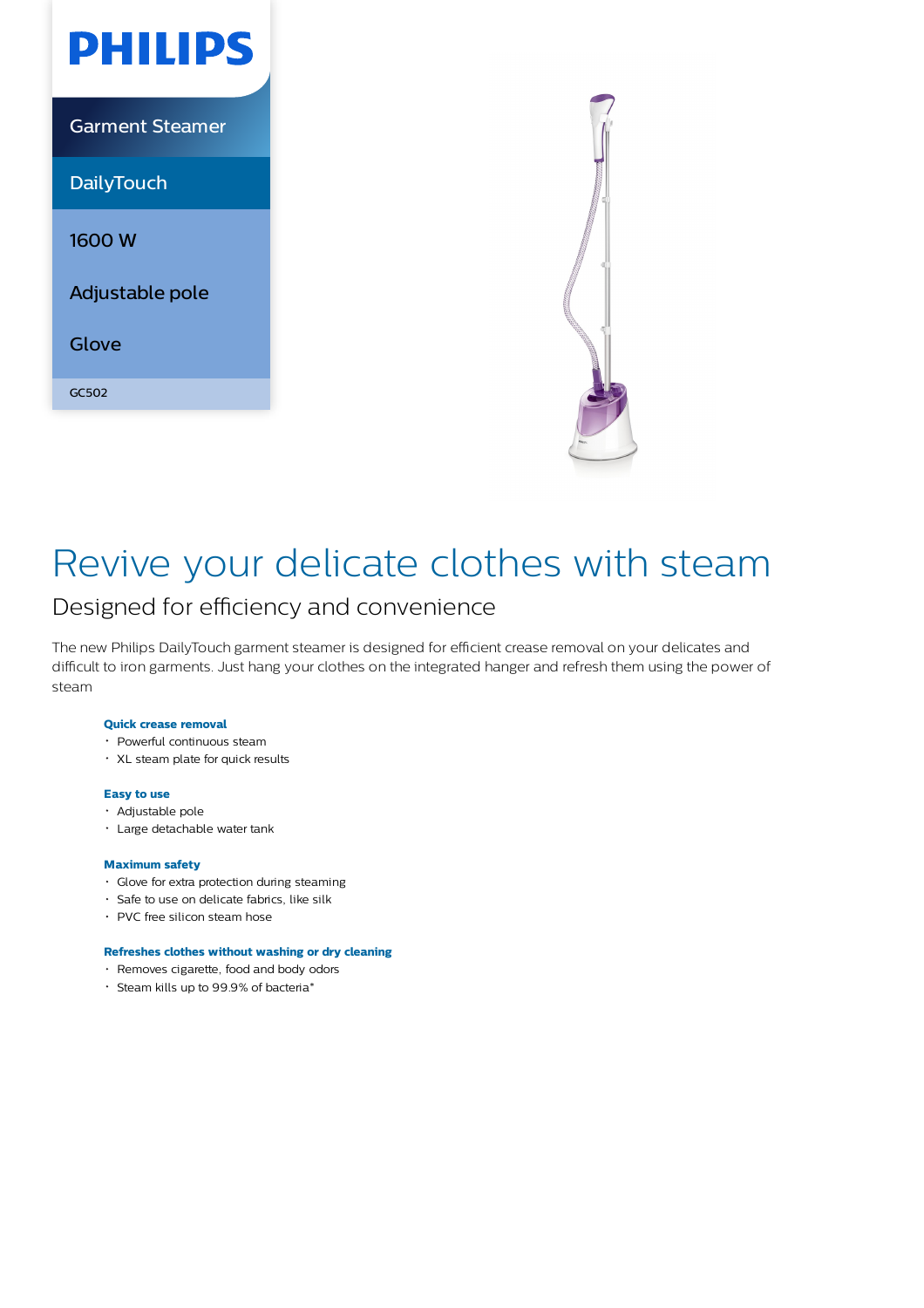# **Highlights**

#### **Powerful continuous steam**



Powerful continuous steam is blown through the nozzles, enabling you to remove creases with only a few strokes.

#### **XL steam plate**



The special ergonomic steamer head has an XL steam plate which helps you achieve results quickly.

#### **Adjustable pole**



Integrated adjustable pole for hanging your garments while using the steamer. It is collapsible for easy storage.

#### **Detachable water tank**



Large, detachable, transparent water tank suitable for 30 minutes of steaming. Easy refill with large filling hole.

#### **PVC free silicon steam hose**



The steam hose is made of silicon material which is the safe and healthy choice for use with steam. As the safety and health of your family is important, no PVC is used in the steam hose.

#### **Safe on all garments**



The steamer is safe to use on all fabrics. It is a great solution for delicate fabrics like silk.

#### **Glove for extra protection**



Included is a glove that protects your hand during steaming.

#### **Steam kills bacteria**



Hot steam kills up to 99.9% of bacteria on clothes and helps delaying washing or dry cleaning\*.

#### **Removes unwanted odors**



Powerful steam removes cigarette, food and body odors.